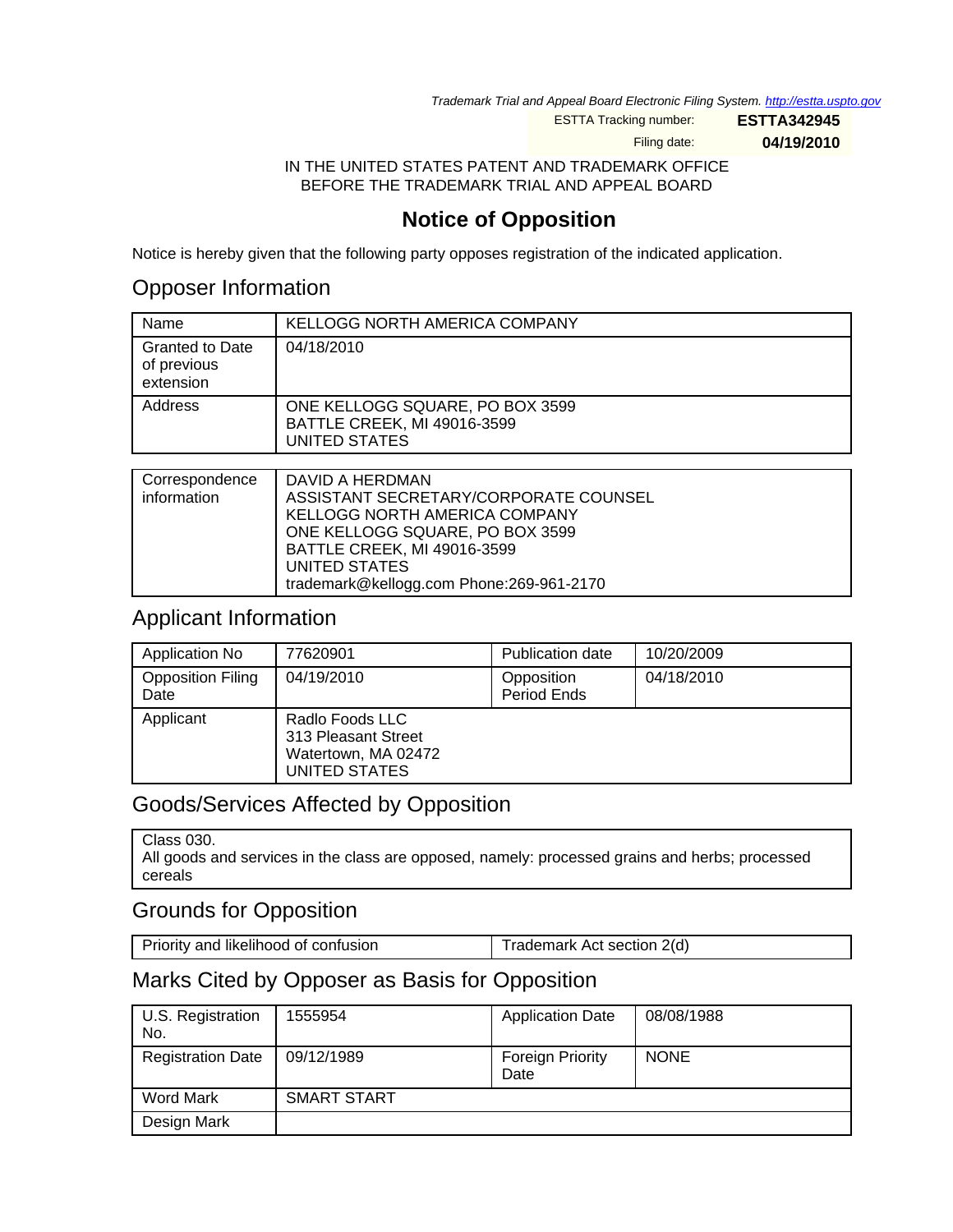| Description of<br>Mark   | <b>NONE</b>                                                                                                                                                                                                  |                                         |            |  |  |
|--------------------------|--------------------------------------------------------------------------------------------------------------------------------------------------------------------------------------------------------------|-----------------------------------------|------------|--|--|
| Goods/Services           | Class 030. First use: First Use: 1979/07/27 First Use In Commerce: 1988/07/28                                                                                                                                |                                         |            |  |  |
|                          | CEREAL-DERIVED FOOD PRODUCT TO BE USED AS BREAKFAST FOOD, [<br>CEREAL BAR, I SNACK FOOD OR INGREDIENT FOR MAKING FOOD                                                                                        |                                         |            |  |  |
|                          |                                                                                                                                                                                                              |                                         |            |  |  |
| U.S. Registration<br>No. | 2332452                                                                                                                                                                                                      | <b>Application Date</b>                 | 04/13/1999 |  |  |
| <b>Registration Date</b> | 03/21/2000                                                                                                                                                                                                   | <b>NONE</b><br>Foreign Priority<br>Date |            |  |  |
| Word Mark                | <b>SMART START</b>                                                                                                                                                                                           |                                         |            |  |  |
| Design Mark              | SMART START                                                                                                                                                                                                  |                                         |            |  |  |
| Description of<br>Mark   | <b>NONE</b>                                                                                                                                                                                                  |                                         |            |  |  |
| Goods/Services           | Class 042. First use: First Use: 1998/05/06 First Use In Commerce: 1998/05/06<br>providing general information over a global computer network in the fields of<br>news, entertainment, recipes and nutrition |                                         |            |  |  |

| Attachments | 75682188#TMSN.gif ( 1 page )( bytes )                             |
|-------------|-------------------------------------------------------------------|
|             | SMART GOODNESS Opposition Notice scan.pdf (6 pages)(198687 bytes) |

# **Certificate of Service**

The undersigned hereby certifies that a copy of this paper has been served upon all parties, at their address record by First Class Mail on this date.

| Signature | /DAVID A HERDMAN/ |
|-----------|-------------------|
| Name      | DAVID A HERDMAN   |
| Date      | 04/19/2010        |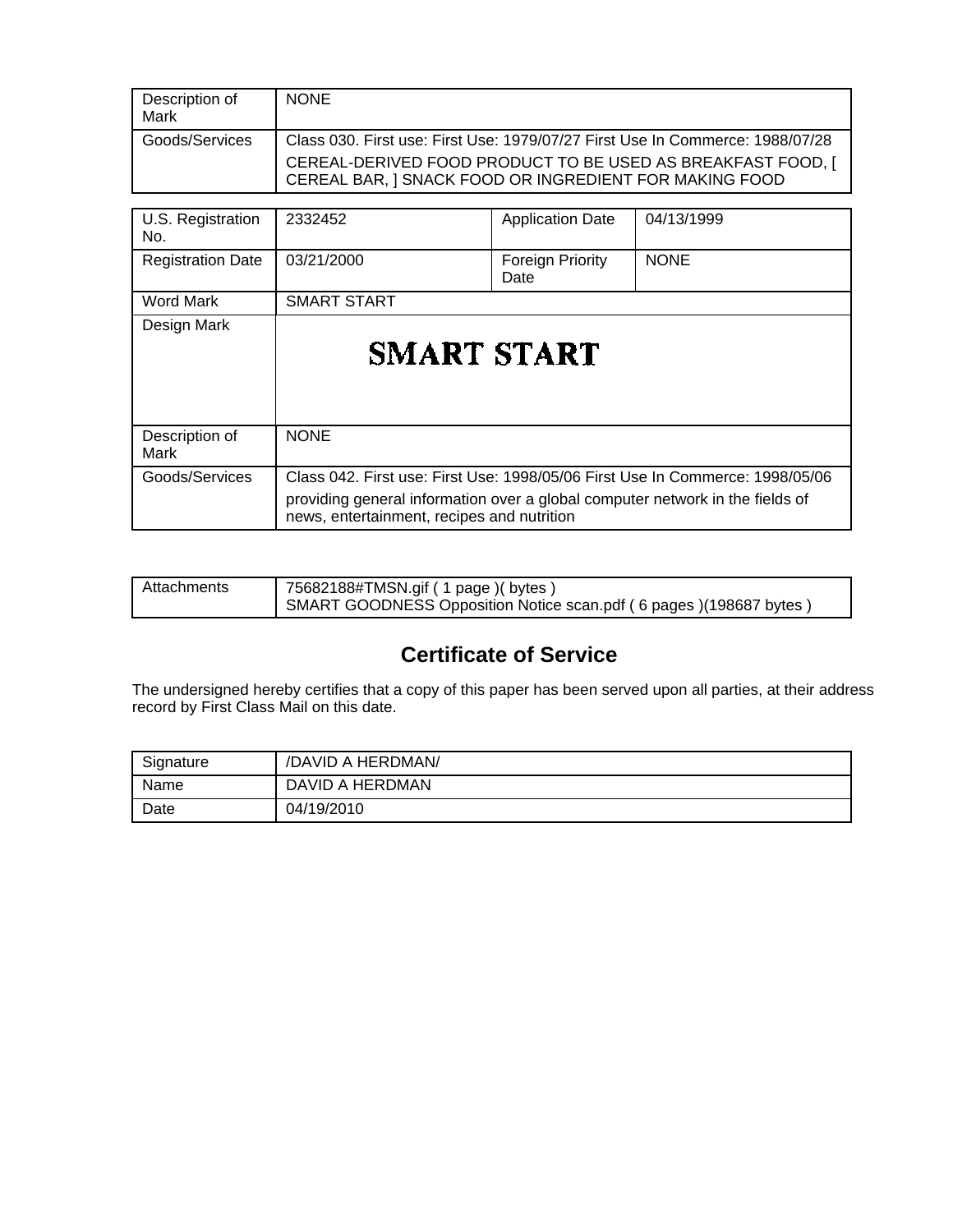## IN THE UNITED STATES PATENT AND TRADEMARK OFFICE BEFORE THE TRADEMARK TRIAL AND APPEAL BOARD

| Opposer, |  |
|----------|--|

**KELLOGG NORTH AMERICA COMPANY** 

v.

**RADLO FOODS LLC** 

Applicant.

Opposition No. Serial No. 77/620.901 Mark: SMART GOODNESS Filing Date: November 24, 2008 Publication Date: October 20, 2009

### **NOTICE OF OPPOSITION**

Kellogg North America Company, a Delaware corporation, located and doing business at One Kellogg Square, P.O. Box 3599, Battle Creek, Michigan 49016, (hereinafter called "Opposer"), believes that it will be damaged by the registration of the mark shown in Application Serial No. 77/620,901 in Class 30, filed by RADLO FOODS LLC (hereinafter "Applicant") on November 24, 2008, and opposes Application Serial No. 77/620,901 for those goods included in Class 30 only.

The grounds are as follows:

1. Commencing long prior to Applicant's filing date, Opposer and Opposer's predecessor in interest, Kellogg Company, have engaged, and Opposer is now engaged in the manufacture, distribution, sale, advertising and promotion in interstate commerce of food products, including breakfast cereal and cereal based snack food products.

 $2.$ Commencing long prior to Applicant's filing date, Opposer and Opposer's predecessor in interest, Kellogg Company, have used, and Opposer is now using Opposer's SMART START (hereinafter sometimes referred to as Opposer's Marks) in connection with

 $-1-$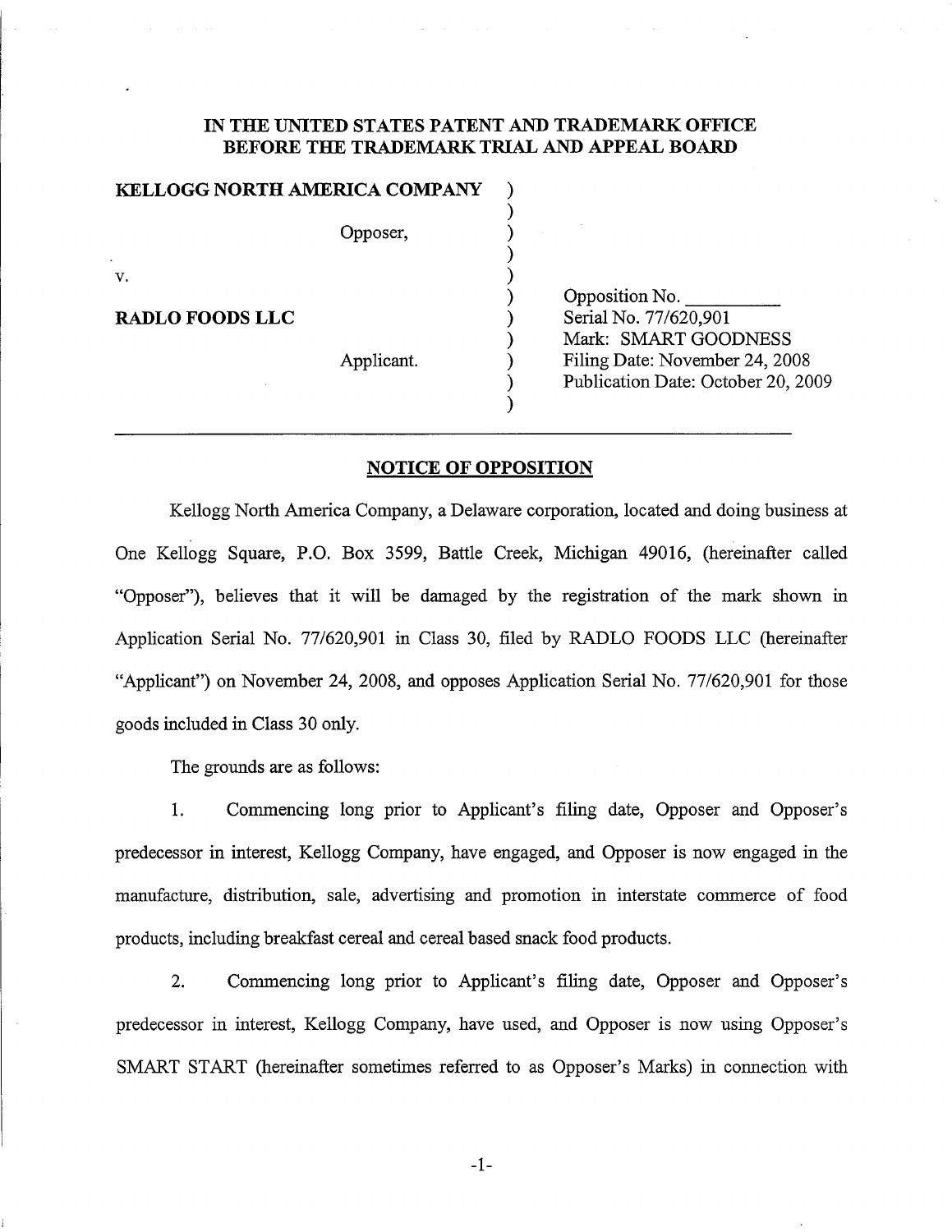food products, including breakfast cereal, snack food bars and ready to eat cereal and grain-based food bars.

Additionally, Opposer is owner of, and will rely herein, upon the following  $3<sub>1</sub>$ Federal Trademark registrations:

| <b>Mark</b>        | <b>Registration No.</b> | <b>Issue Date</b> | Goods                                                                                                                             |
|--------------------|-------------------------|-------------------|-----------------------------------------------------------------------------------------------------------------------------------|
| <b>SMART START</b> | 1,555,954               | 09/12/1989        | Cereal-derived food product to be<br>used as breakfast food, cereal bar,<br>snack food or ingredient for making<br>food           |
| <b>SMART START</b> | 2,332,452               | 03/21/2000        | Providing general information over a<br>global computer network in the fields<br>of news, entertainment, recipes and<br>nutrition |

The above registered marks are, in all respects, valid, subsisting and conclusive evidence of Opposer's exclusive right to use the above registered marks for the goods and services specified in said registration.

In addition to Opposer's Marks referred to in Paragraph 2 above and the  $\overline{4}$ . registered marks specified in Paragraph 3 above, Opposer shall rely herein upon its common law usage of its SMART START marks as a result of its active promotional and nutritional programs under which Opposer's marks are used for diverse products and services that further expand the scope of the well-known and distinctive nature of Opposer's SMART START Marks nationwide well beyond the cereal, snack and food categories, which together with Opposer's Marks and the registered marks noted above form a family of valuable "SMART START" marks, herein referred to as "Opposer's SMART START Marks." Given the fame and widespread favorable public recognition of Opposer's SMART START Marks use on these other products and services is a natural extension of Opposer's earlier usage on food products.

 $-2-$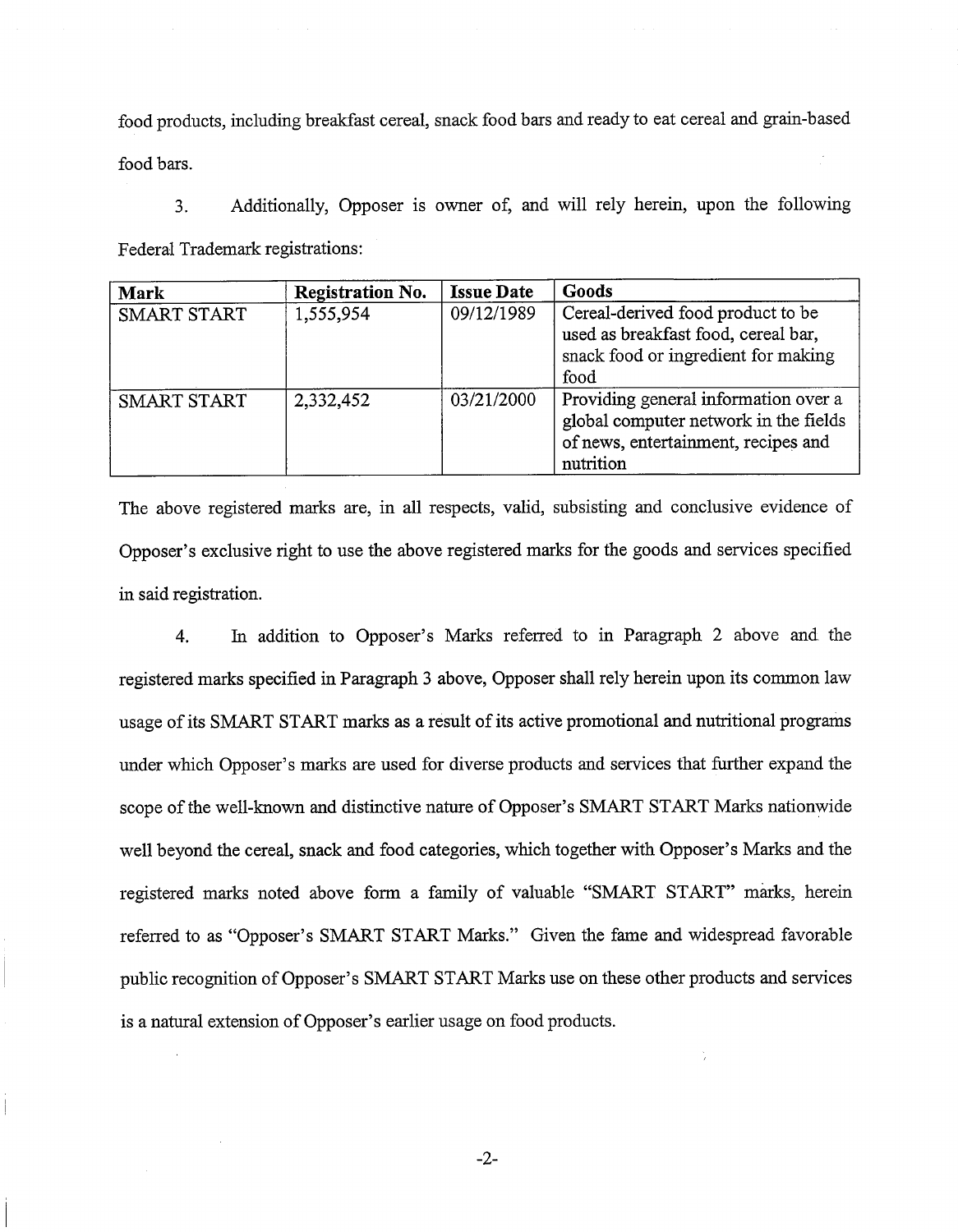Opposer has made substantial investment in advertising and promoting its goods  $5<sub>1</sub>$ under Opposer's SMART START Marks since their initial use. Opposer has extensively used, advertised, promoted and offered Opposer's goods bearing Opposer's SMART START Marks to the public through various channels of trade in commerce, with the result that Opposer's customers and the public in general have come to know and recognize Opposer's SMART START Marks and associate the same with Opposer and/or goods sold and/or services provided by Opposer. Opposer has built extensive goodwill in connection with the sales of products under Opposer's SMART START Marks.

6. As a result of the success of its extensive promotional program and the substantial sales and advertising of its primary products sold under Opposer's SMART START Marks, Opposer's SMART START® mark was recognized by the U.S. Trademark Office's Trademark Trial and Appeal Board as a strong trademark well prior to the filing date of Applicant's mark and/or use of the applied for mark.

Upon information and belief, notwithstanding Opposer's rights in and to  $7.$ Opposer's SMART START Marks, on November 24, 2008, Applicant filed an intent to use application for registration of the proposed SMART GOODNESS trademark for "processed grains and herbs; processed cereals" in International Class 30. Said application was assigned Serial No. 77/620,901 and was published for Opposition in the Official Gazette of October 20, 2009. In said application, Applicant also applied for additional goods in Classes 29, 31 and 32 that are not being opposed and are not in dispute within this opposition proceeding.

Applicant's SMART GOODNESS mark is similar to and so resembles Opposer's 8. Marks as to be likely, when applied to the proposed goods of Applicant, to cause confusion or

 $-3-$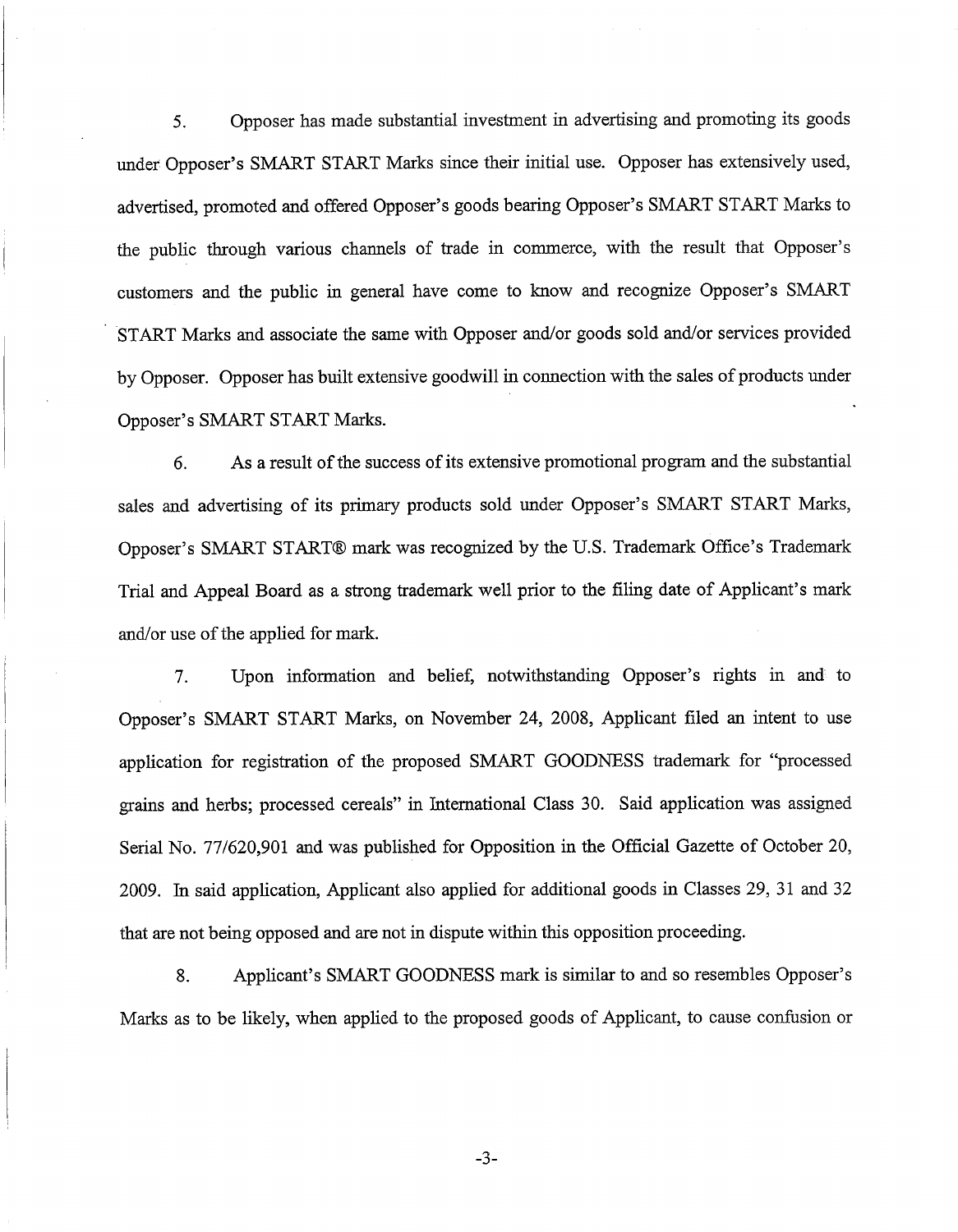mistake or to deceive purchasers resulting in damage and detriment of Opposer and its reputation.

9. Opposer, upon information and belief, avers that its customers, and the public generally, are likely to be confused, mistaken or deceived as to the origin and sponsorship of Applicant's proposed goods to be marketed under Applicant's alleged SMART GOODNESS mark and misled into believing that such goods, emanate from, or are licensed by or are in some way directly or indirectly associated with Opposer, to the detriment of Opposer and its reputation.

10. Opposer, upon information and belief, avers that it will be damaged by the registration by Applicant of the alleged SMART GOODNESS mark, as set forth in Applicant's Trademark Application Serial No. 77/620,901, in that the mark is substantially similar to Opposer's SMART START Marks and will be used in connection with goods closely related to and/or directly competitive with the goods offered to the public by Opposer.

 $-4-$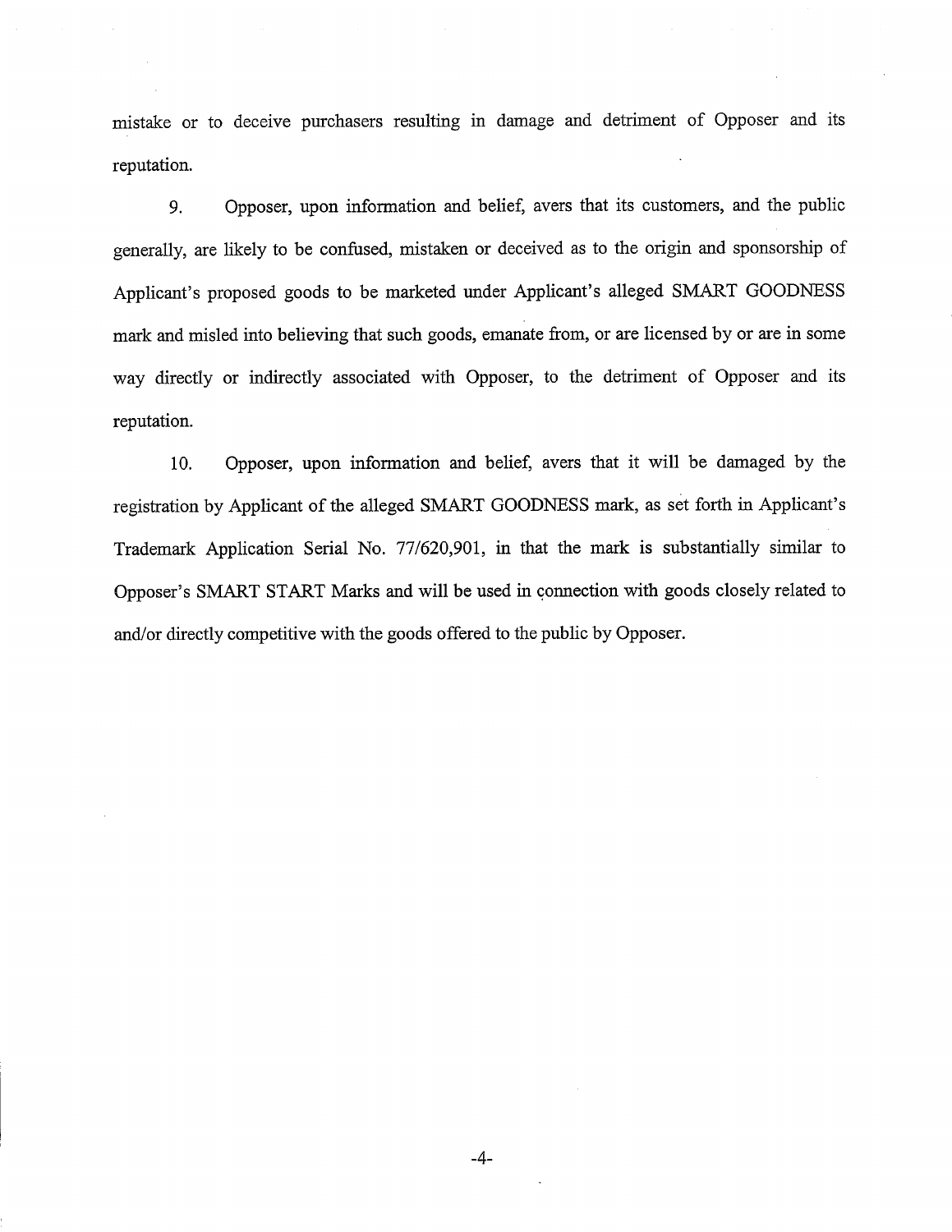Wherefore, this Opposer, Kellogg North America Company, believes and avers that it is being and will continue to be damaged by registration of the proposed SMART GOODNESS trademark as aforesaid, prays that said Application Serial No. 77/620,901 be rejected, in accordance with the provisions of the Trademark Act, that no registration be issued thereon to Applicant, and that this Opposition be sustained in favor of Opposer.

> Respectfully Submitted, KELLOGG NORTH AMERICA COMPANY

Certe

David Herdman **Assistant Secretary and Corporate Counsel** Kellogg North America Company One Kellogg Square P.O. Box 3599 Battle Creek, MI 49016

Date: April 19, 2010